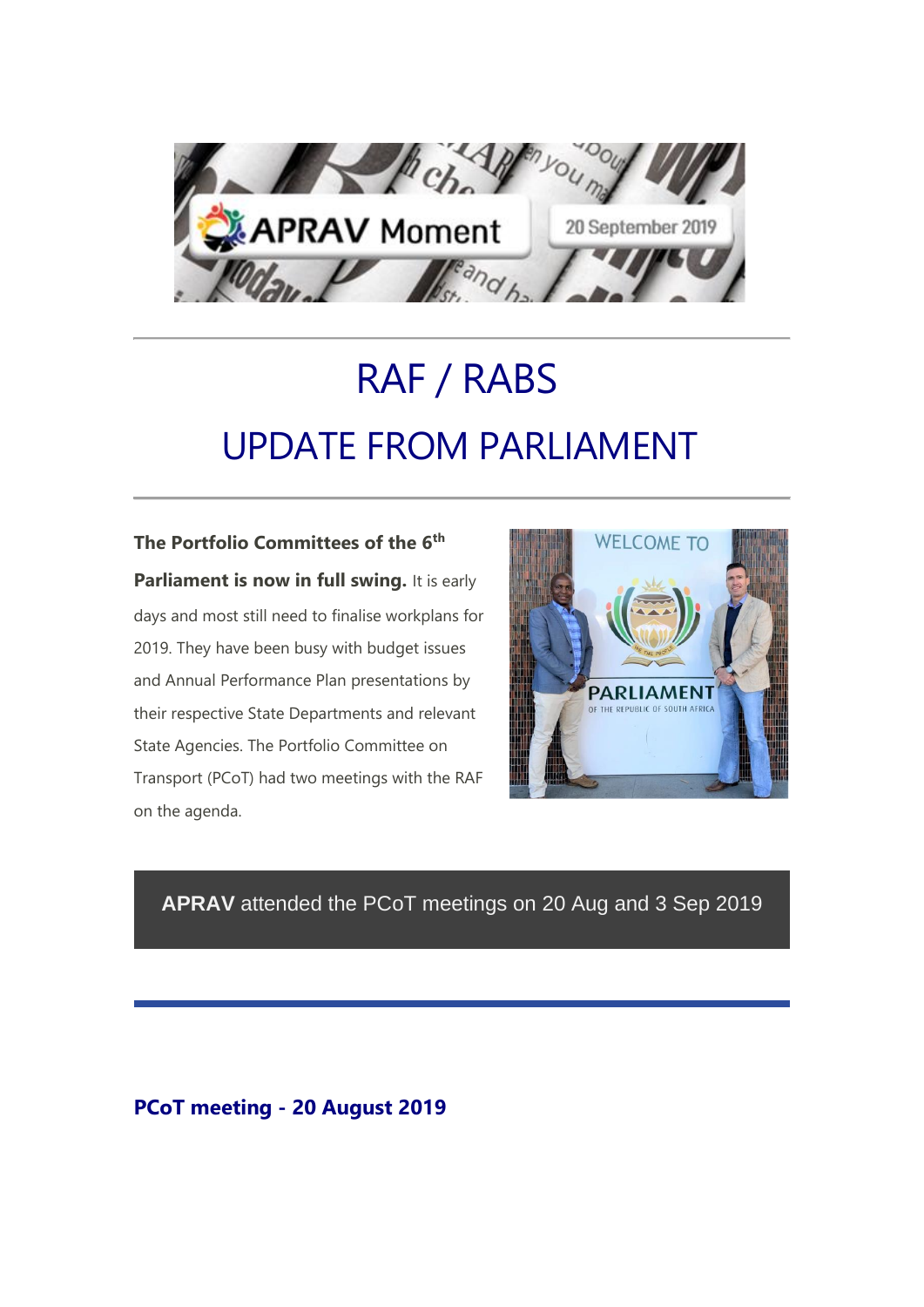## **Recapping from previous feedback:**

- The new chairperson Mosebenzi Zwane conducted the meeting in a focused and professional manner.
- The tone of the meeting was amicable.
- There was no mention of the lapsed RABS (Road Accident Benefit Scheme) Bill.

APRAV agreed with concerns raised by ANC members:

- Why the high expenditure on non-core RAF business issues?
- Concern about the RAF's Direct Claims soliciting.

**Detailed Minutes of the meeting** has since been published. Key points are:

- Mr Alec Moemi's was appointment Director General (DG) and will be following the Minister's approach of only fixing what needs fixing.
- He was the DG in the Department of Sport for seven and a half years and part of the fourth, fifth and now sixth administration.
- The Department of Transport (DOT) upped the stakes and just like the Committee, is striving for excellence.
- The DG provided more detail on the seven Budget Programmes of the DOT: 1- Administration; 2-Integrated Transport Planning; 3-Rail Transport; 4-Road Transport; 5- Civil Aviation; 6-Maritime Transport and 7-Public Transport.
- RABS was not mentioned in any of these programmes!

Minutes of the meeting - [https://www.aprav.co.za/whats-on-in-parliament/](https://us20.mailchimp.com/mctx/click?url=https%3A%2F%2Fwww.aprav.co.za%2Fwhats-on-in-parliament%2F&xid=4595d4c9fb&uid=110013942&pool=&subject=) 

## **Comment:**

It is very telling is how low-key the Department currently 'deals' with RABS, although they are the main driving force to replace the current RAF Act with the RABS Bill. In Parliament they are silent (avoiding raising RABS at all) but in practice they are supporting hundreds of millions of Rands to be spent on RABS propaganda and 'paving the way' within the current RAF system, for RABS!? They seemingly do not care that Parliament has not yet approved RABS but are forcing ahead as if it has been approved. The newly appointed Minister and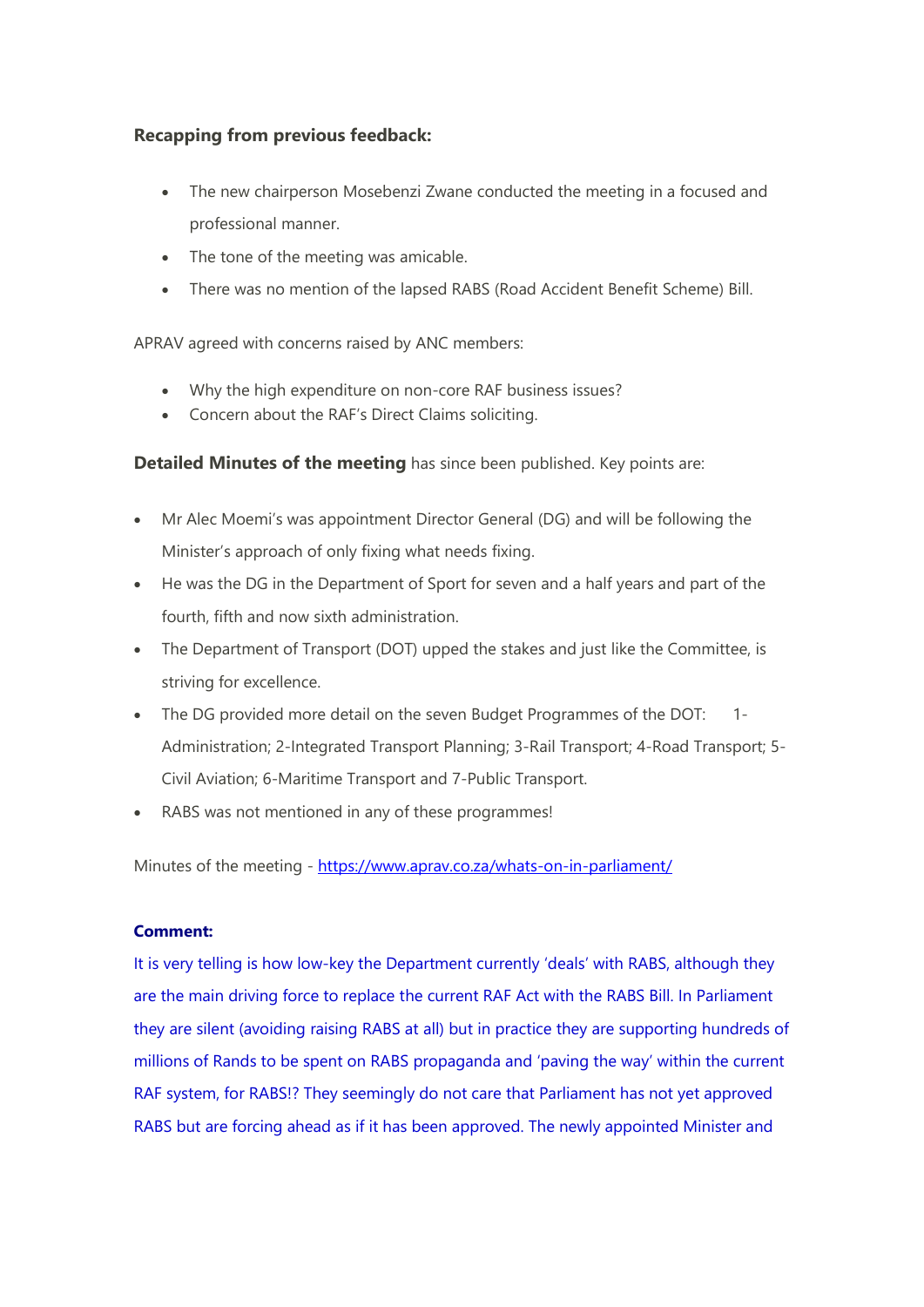Deputy-Minister are in the same WhatsApp group... so much for democracy and the rule of law.

# **PCoT meeting - 3 September 2019**

**The RAF presented the Annual Performance Plan 2019/2020 - Agenda:**

- Background.
- Mandate
- Business Model
- Organisational Structure
- Performance Information
- Alignment to the 7 Apex Areas
- Strategic Objectives & RAF'S Project
- Financial Status
- Challenges and Mitigation

Senior Officials from the DOT, The RAF Board Chairperson, Acting CEO, Acting COO and the CFO attended, although the meeting started without most of these - since most of them were late.

**The transition from RAF to RABS featured strongly throughout the presentation. Again we can simply ask how a State Department have a Business Strategy,** 

**Performance Plan and allocate millions of Rands to a Bill that that:**

-failed three times to move past a 'second reading' in Parliament

-has never been to the NCOP and

-not considered by the Office of the President where it would take months to be signed into a law!

The DOT and the RAF clearly do not recognise Parliament and the legislative processes, hence acting as if RABS is law and plan, work and spend tax payers money accordingly.

**As every year before, the RAF Officials were very complimentary about their own performance and blamed their financial predicaments on the fact that it is because they settle claims so fast that they run out of money….PLEASE!**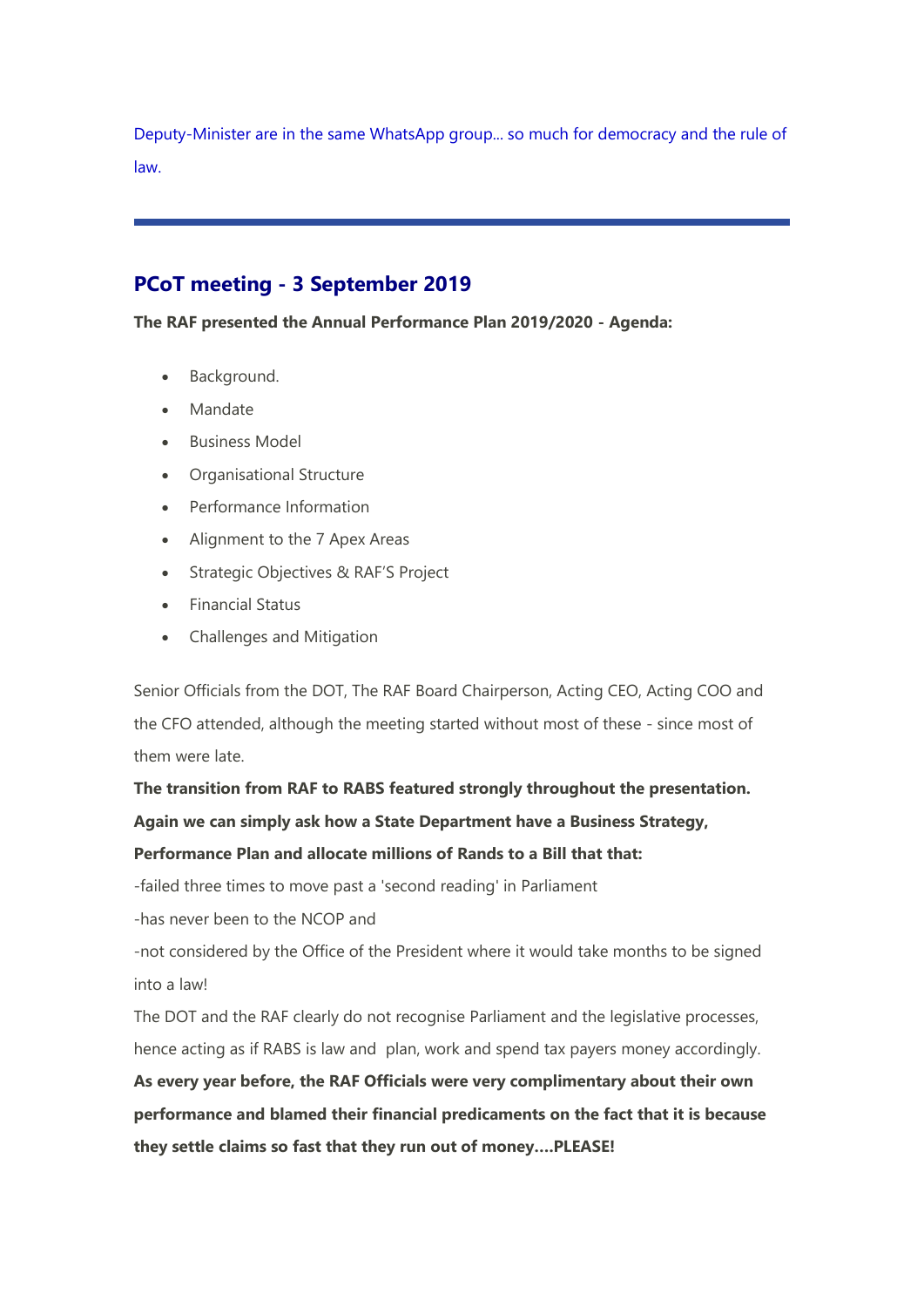Officials were silent on RABS, although it featured significantly in their documentation. Find the presentation of the Plan [here](https://us20.mailchimp.com/mctx/click?url=https%3A%2F%2Fwww.aprav.co.za%2Fwp-content%2Fuploads%2F2019%2F09%2FRAF-Annual-Performance-Plan-2019-20-presented-3-Sept-2019.pdf&xid=4595d4c9fb&uid=110013942&pool=&subject=)

#### **The meeting concluded with a strong message from the Chairperson:**

"The Chairperson thanked the RAF for their presentation. He expressed that the Committee would appreciate it if the Department could be on time and to have all the relevant members present for future meetings. He emphasized that time management was very important. He expressed that the Committee did not want to feel they were being disrespected by anyone and emphasised that the Department would have to be more honest with the Portfolio Committee. He then urged the Board to finalise the appointments of those vacant posts and suggested that they improve their expenses for legal fees. He also highlighted that RAF's claim system was tedious and that it needed to be addressed with urgency. Lastly, he urged that when next the RAF or the DoT were presenting, they should bring all the necessary information to help them make more informed decisions."

There are no RAF or RABS related items on the PCoT agenda for the next few weeks. APRAV monitors this a continuously and will attend relevant Portfolio Committee meetings.

#### **MAJOR POSITIVE DEVELOPMENT**

The ANC Acting Portfolio Committee Chairperson, MP Macdonald, requested APRAV to provide him with a briefing on the RABS process during the  $5<sup>th</sup>$  parliament, as well as a briefing on the current RAF problem areas and possible solutions. We are about to provide this and will make it available to all.

**This is the 1st ANC PoCT Member, showing any interest in the facts and how to 'fix' the current RAF system!**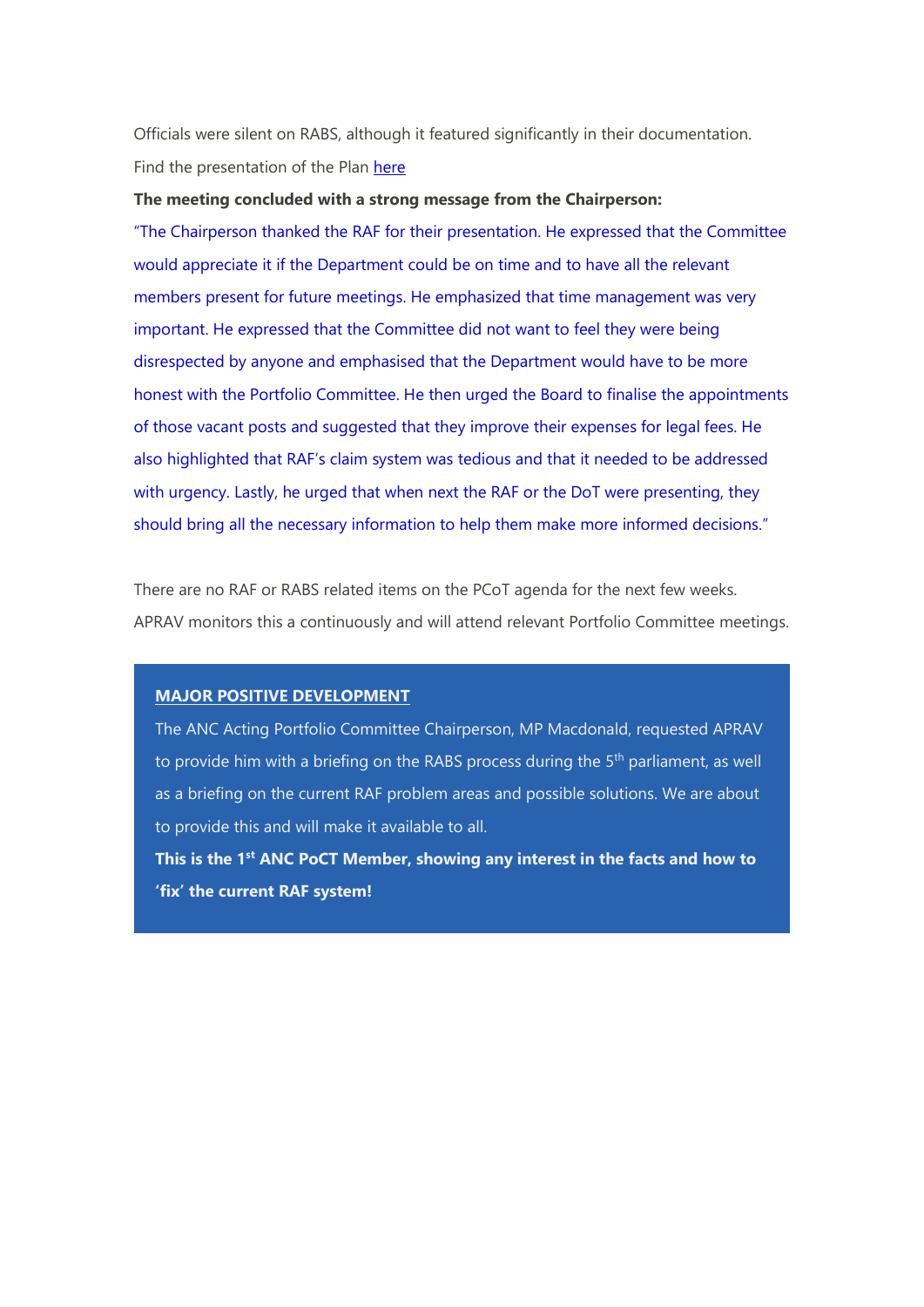

# **Portfolio Committee on Justice and Correctional Services:**

- Several Justice Portfolio Committee Members have been briefed on the infamous Practice Directive 2 of 2019 (Gauteng High Court Divisions North & South).
- A commitment was given to "put it on the Committee's agenda".
- These Members of this Portfolio Committee also plan to request an urgent Parliamentary oversight visit to the North Gauteng High court, to investigate the severe negative impact on the public's right to access to the courts first-hand.
- It is important that this matter is now not limited to the benches of these courts anymore.
- APRAV will also start establishing other key RAF/RABS related Judicial issues, as part of this Committee's focus and agenda.
- Similar to the Portfolio Committee on Transport (PoCT), APRAV now monitors the workings of this Committee regularly and will attend all Portfolio Committee meetings on Justice, where any point relevant to RAF or RABS serves on an agenda.
- APRAV has now expanded the RAF and RABS issue to this Portfolio Committee.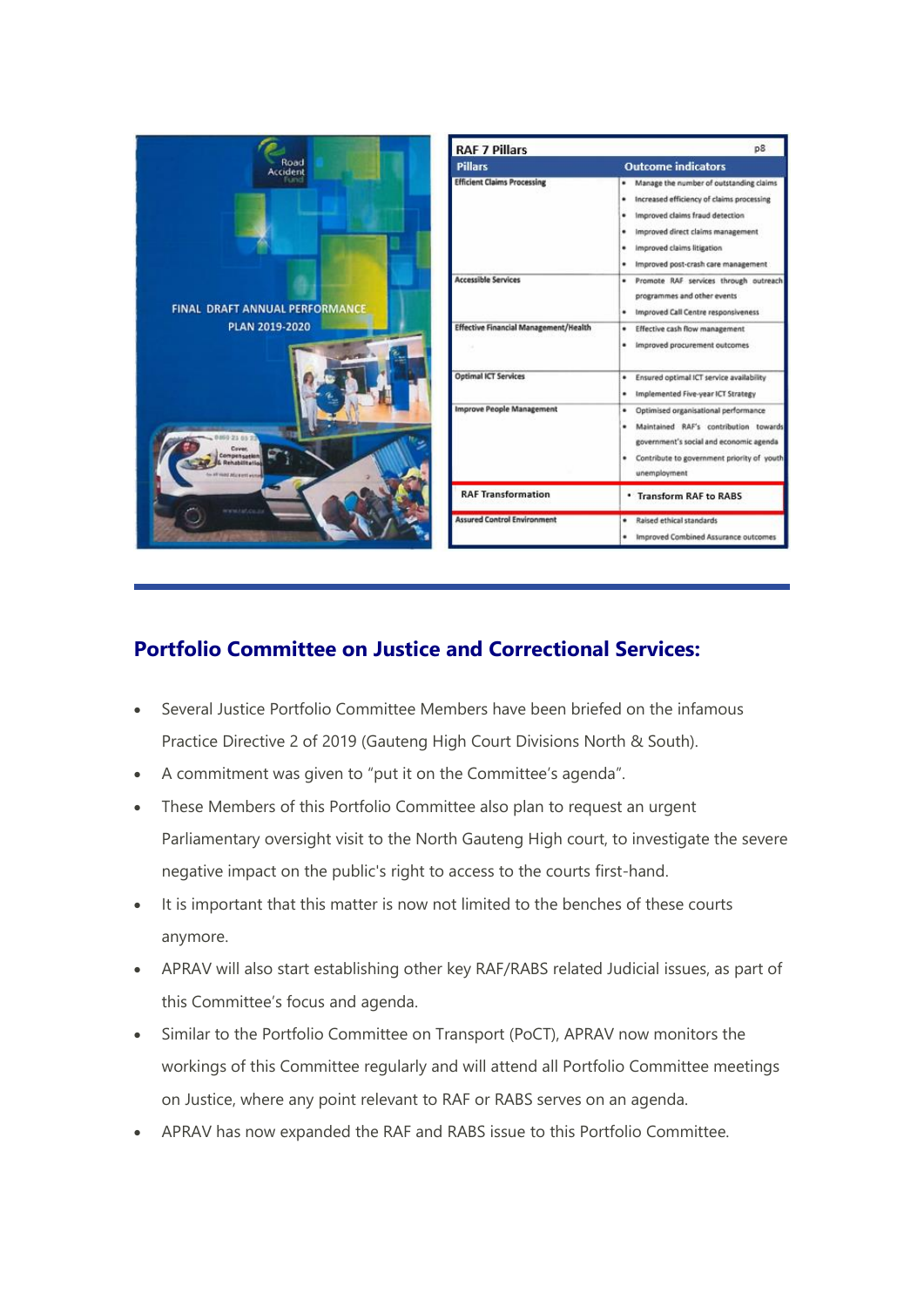• The annual Office of the Chief Justice's Portfolio Committee meeting will be in October and APRAV will attend to ensure that key Members of this Committee are fully prepared.

## **Parliament General Assembly:**

- The General Assembly is not fully operational yet and a detailed plan for the remainder of 2019 is not available yet.
- Order Papers (daily Parliament agenda) with the week's programme are usually published on a Monday or even Tuesday mornings only.
- $Q1$  of the 6<sup>th</sup> Parliament in 2019 has been a low-key affair when it comes to lawmaking.
- The official status of the RABS bill is that it lapsed in December 2018.
- However: a simple General Assembly majority can 'revive' the RABS Bill again (201 votes needed).
- Three very important steps for the RABS Bill to progress in any way from where it was 'defeated' late last year in Parliament:
	- o The ANC could not secure a majority on three attempts late last year and are now even fewer MP's in Parliament.
	- o The opposition parties are as united as late last year on their resolve to not allow the RABS Bill to pass in the General Assembly. APRAV has already had alignment meetings with all key opposition parties.
	- o The previous Portfolio Committee Chairperson, ANC Chief WIP and the Speaker must still answer to a review case in the Cape High Court on the DA's application to have their Minority Report on the RABS Bill included in the formal record of the PoCT Report on the RABS Bill (not just only the 1.5 pages of nonsense previously included by the ANC on this Committee).

**APRAV monitors daily and weekly agendas (Order Papers) and will attend any National Assembly session where an item of relevance to the RAF or RABS features. Our value add is not in this monitoring, but the fact that we then make sure key MP's**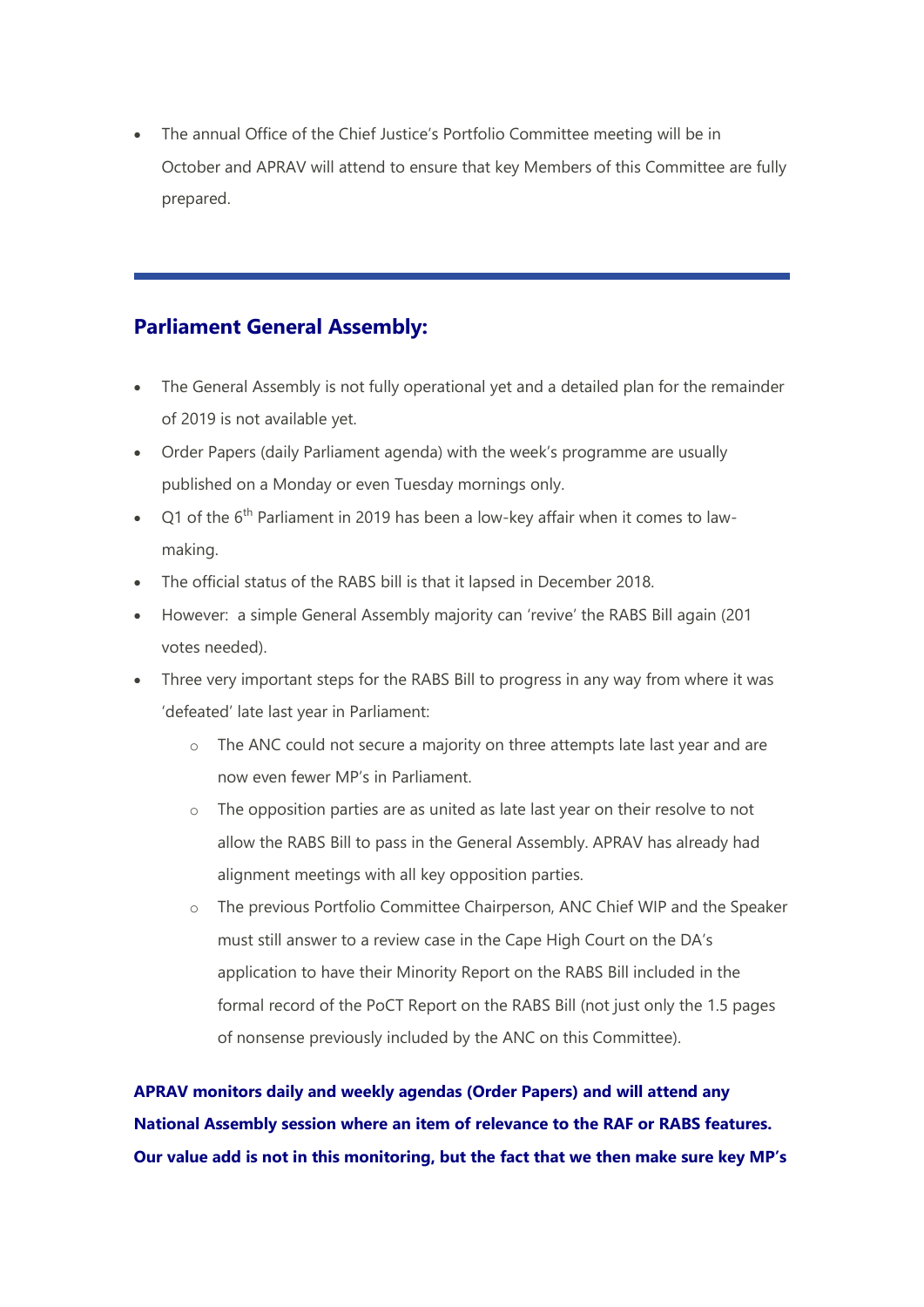**are updated and briefed on the latest RAF or RABS developments and that the necessary and tough questions are asked and must be answered within 30 days in writing.**

**The Minister and Department of Transport and the RAF, cannot say a word in Parliament, without being checked and countered.**

## **Other relevant Portfolio Committees:**

APRAV also monitors the agendas and activities of the Committees on Health, Social Development, Finance and Trade & Industry regularly. We will, at the opportune time, submit RAF/RABS briefings to these members and establish

the issues pertaining to the scope of these Committees.

**Parliamentary Monitoring Group:** APRAV subscribed and now has quick access to agendas, minutes and relevant documents.

## **Possible scenarios that can develop with RABS**

*We covered this previously, but how we see the possible scenarios is worth repeating.* **•Scenario 1:** The ANC obtains a majority on the Second Reading of the RABS Bill: It is referred to the NCOP for ratification (mere rubber stamp) and then submitted to the President for final consideration. The President considers whether the tagging of the RABS Bill is correct (it is not!), does it comply with the Constitution (it does not!) and if it is affordable (it is not!). APRAV makes submissions to the President during this period and ensures that he is well informed.

**•Scenario 2:** The DA Review Application to have their Minority Report included, is successful. The RABS Bill is referred back to the Portfolio Committee to debate and adopt a 'new' RABS PoCT Report – this time including all the DA arguments against the Bill. Both documents are resubmitted to the National Assembly. MP's cannot plead that they are not aware of all the RABS flaws, which makes it more difficult to simply push it through. It also makes it very difficult for the President to simply approve the Bill, knowing about all the controversy.